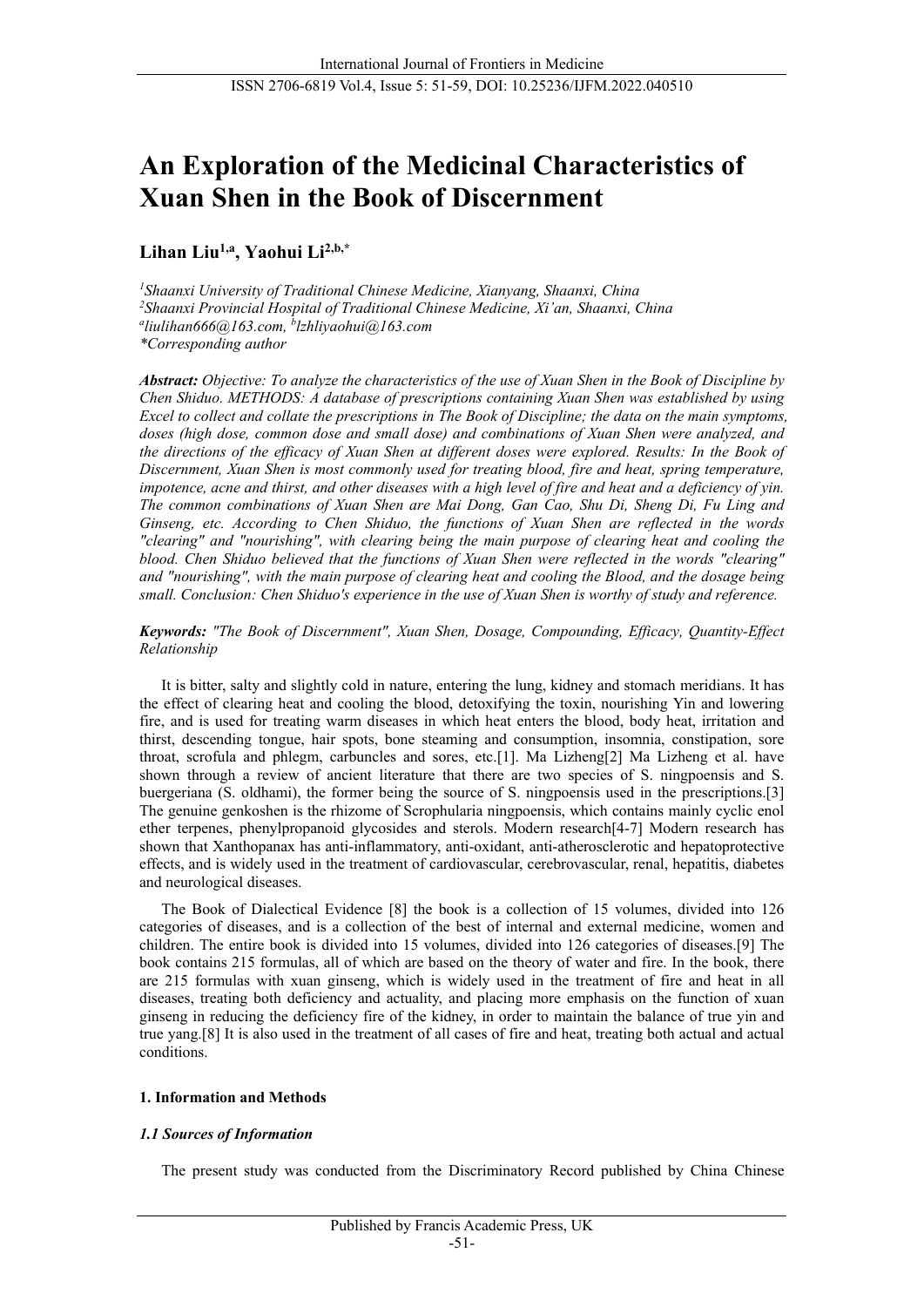Medicine Publishing House in 201[8\[8\]](#page-7-3) The study selected formulas from the Chinese Medicine Publishing House's New Compilation of Materia Medica, published in 2019, and combined them with the Chinese Medicine Publishing House's New Compilation of Materia Medica, published in 2019[.\[10\]](#page-7-6) to explore their drug efficacy.

### *1.2 Inclusion and Exclusion Criteria*

Inclusion criteria: Formulas containing Xuan Ginseng with complete records of formula name, drug dosage, drug composition and main treatment, including soup, dan, paste and powder; only the main formula is included, excluding additions and subtractions.

Exclusion criteria: formulas with incomplete content; drugs with units of measurement that are difficult to document and measure, such as bamboo leach, ginger juice, leek juice, horse urine, etc., which are measured in bowls, teapots and spoons; drugs with units of measurement that are less commonly used in modern times and difficult to measure, such as tiger's eye, sea dog's kidney, eel, etc., which are measured in quantity.

### *1.3 Data Specification*

Uniformity of drug names: The original book of "The Book of Evidence" did not have uniformity in the names of herbal medicines, and there were multiple names of one drug, such as Yuan Shen and Ru Shi; there were cases of concoction methods in the drug names, such as fried and scorched gardenia and steamed rhubarb in wine, etc. The present study did not investigate the concoction methods, so the drug concoction methods were deleted. The names of the drugs are not uniform in ancient and modern times, therefore, according to the Chinese Dictionary of Traditional Chinese Medicine, Chinese Materia Medica, Traditional Chinese Medicine (9th edition[\)\[11\]](#page-7-7) The names of the herbs in the prescriptions were standardized according to the Chinese Dictionary of Traditional Chinese Medicine, the Chinese Materia Medica and the 9th edition of Traditional Chinese Medicine, e.g. "jujube kernel" was unified as "sour jujube kernel", "hemp seed" was unified as "fire hemp kernel The name of the herbal medicine in the prescription is standardized as "Zizao Ren", "Ma Zi" is standardized as "Huo Ma Ren", "Su Zi" is standardized as "Zi Su Zi", and "Xiang Bei" is standardized as "Zhe Bei Mu". "Xiang Bei" is unified as "Zhe Bei Mao", etc.

Metric unification: reference to Zhang Zhiguo et al. published in the journal 'A study of the metrics of Chinese medicine through the ages' in 201[8\[12\]](#page-7-8) , converting ancient and modern weights and measures. In the Qing dynasty, 1 catty=16 taels, 1 tael=10money, and 1 money = 10 cents, which translates into a modern measure of 1 tael of 37.3 g, 1 money of 3.73 g, and 1 catty of 596.8 g. The Qing dynasty measure translates into 1 litre of 1035 ml and 1 contract of 103.5 ml, but there are some units of measure for medicines that cannot be verified, such as bowls, teapots, spoons, etc., which are not included in the calculation.

# *1.4 Data Entry*

In accordance with the above criteria, a total of 215 prescriptions were obtained, including 2 with the same name and 2 with different names, containing 130 flavours of drugs, and their names, drugs, dosage, main treatment and provenance were entered using Excel.

### *1.5 Data Analysis*

The article focuses on the use and combination characteristics of the single-flavoured drug Xuan Shen in the Book of Discipline. Therefore, EXCEL was used to calculate the frequency of Xuan Shen in the Book of Discipline, the dose of Xuan Shen, the percentage of the single-flavoured dose (common dose, high dose and small dose) in the prescriptions, and the combination of Xuan Shen. Finally, this database was analysed to explore the different effects of Xuan Shen in Chen Shiduo's Records of Discipline, the doses of Xuan Shen used in different effects and the rules of its common combinations.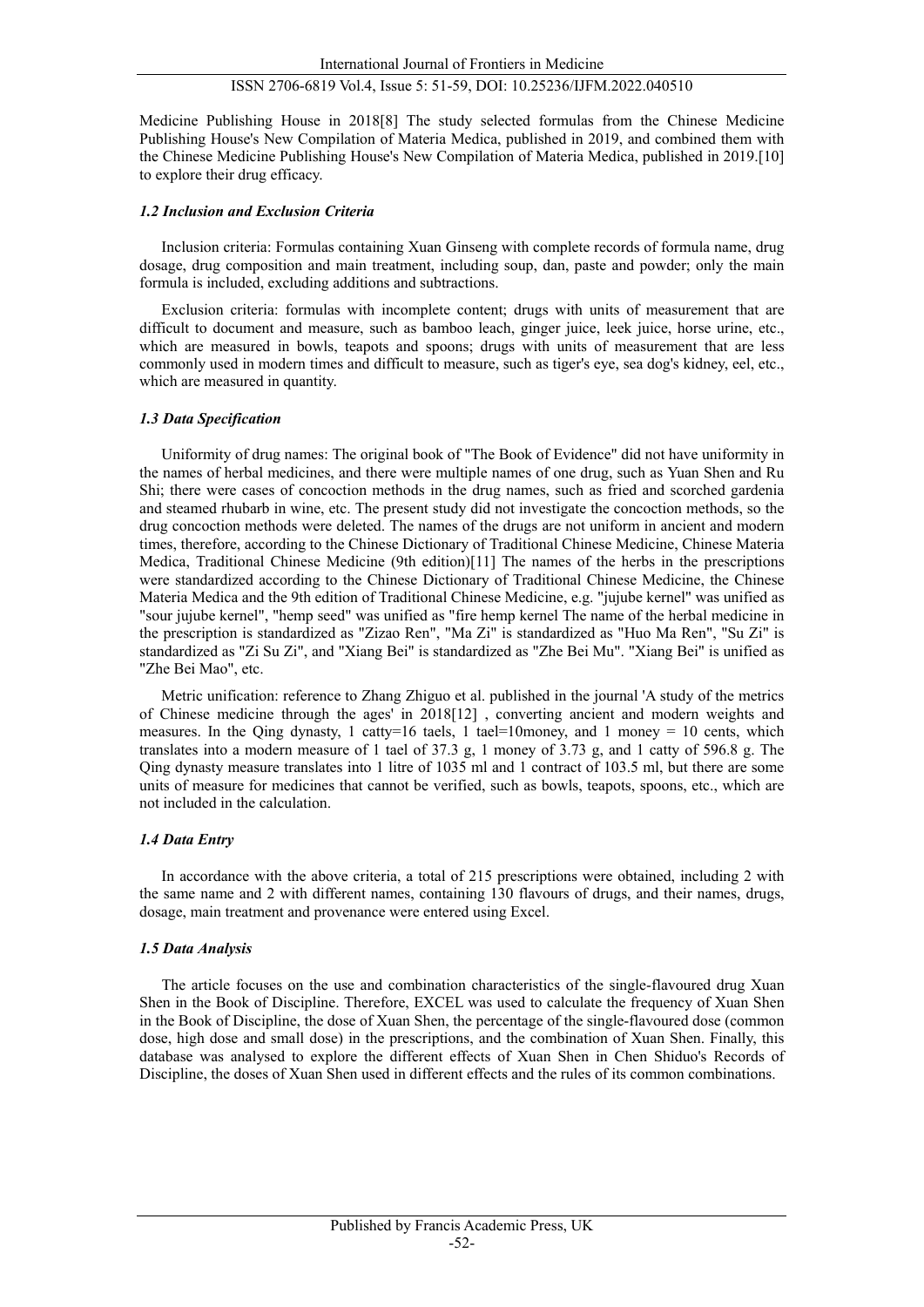### **2 Results**

### *2.1 Statistics on the Main Symptoms of Xuan Ginseng in the Dialectical Record*

Table 1 shows that Chen Shiduo in his New Compilation of Materia Medica praised Xuan Shen as "a pivotal agent, leading all qi up and down, purifying without causing turbidity, curing the dense qi in the air and dispersing the rootless floating fire, which is the best." The rootless fire is the deficient fire in the kidney.[13] illustrates that Xuan Shen is good at clearing fire and heat, and is known for its ability to subdue deficient heat. The main symptoms of Xuan Shen in the Book of Discernment are listed below. From the data in Table 1, it can be seen that Chen Shiduo most often used Xuan Shen in the clinical treatment of blood, fire-heat, spring temperature, impotence, pox and thirst, and other diseases where fire-heat is strong and yin is insufficient.

| Disease provenance      | Frequen | Frequency | Disease provenance             | Frequenc | Frequency |
|-------------------------|---------|-----------|--------------------------------|----------|-----------|
|                         | cy      | $(\%)$    |                                |          | $(\%)$    |
| <b>Blood Disorders</b>  | 13      | 6.07      | Sore Throat                    |          | 2.34      |
| Hot Door                | 11      | 5.14      | <b>Stroke Gate</b>             |          | 2.34      |
| Spring Temperature Gate | 11      | 5.14      | Earache Gate                   | 4        | 1.87      |
| Impotence               |         | 5.14      | Internal injury door           | 4        | 1.87      |
| Typhoid                 | 11      | 5.14      | The door of summer<br>evidence | 4        | 1.87      |
| Dry Evidence Gate       | 9       | 4.21      | <b>Toothache Gate</b>          | 4        | 1.87      |
| Mad Evidence Gate       |         | 4.21      | Cough Gate                     | 4        | 1.87      |
| Pox Gate                |         | 3.27      | Phlegm Evidence                | 4        | 1.87      |
| The Dreaming Gate       | 6       | 2.80      | Thirst                         | 3        | 1.40      |
| Inappropriate bowel     |         | 2.34      | The Vain Trouble Door          | 3        | 1.40      |
| movements               |         |           |                                |          |           |

*Table 1: Table of the provenance of Xuan Ginseng in the Book of Discernment (top 20 in frequency)*

### *2.2 Statistics on the Dose of Genistein Used*

Table 2 shows that Chen Shiduo believed that the dose of Xuan Shen should follow the principle of "the amount should be more", as in the New Compilation of the Materia Medica, "Besides, Yuan Shen is originally a gentleman's medicine, so it is easy to succeed with more use, but less use will lead to ruin, so it is better to use from one tael to five or six taels, in order to surprisingly win"[.\[10\]](#page-7-6) The table shows that the Chinese medicine was used for the first time. According to the table, the doses of Xuan Shen in the Book of Evidence range from 11.19 g to 596.8 g. The top 4 doses in terms of frequency of use are 37.3 g, 74.6 g, 18.65 g and 11.19 g. The doses are now set as the common doses, with doses greater than 74.6 g being large and less than 11.19 g being small.

| Dose $(g)$ | Frequency | Frequency $(\% )$ |
|------------|-----------|-------------------|
| 37.3       | 90        | 41.86             |
| 18.65      | 43        | 20.00             |
| 11.19      | 34        | 15.81             |
| 74.6       | 20        | 9.30              |
| 111.9      | 18        | 8.37              |
| 7.46       | 3         | 1.40              |
| 586.8      | ↑         | 0.93              |
| 298.4      | C         | 0.93              |
| 149.2      |           | 0.47              |
| 14.92      |           | 0.47              |
| 5.595      |           | 0.47              |

*Table 2: Dosage table for the use of Xuan Ginseng in the Book of Discernment*

# *2.3 Statistics on the Percentage of Doses in the Formula when Using Different Doses of Xuan Ginseng*

Chinese herbal formulas are based on the relationship between the ruler and the subject, which is mainly reflected in the efficacy and dosage of the drugs. Chen Shiduo's application of Xuan Shen also follows the principle of combining the drug with the subject, and the dosage percentage of Xuan Shen in a single formula reflects the status of Xuan Shen in that formula to a certain extent. Here, the percentage of dose of Xuan Shen in a single formula is used to explore the status of Xuan Shen in a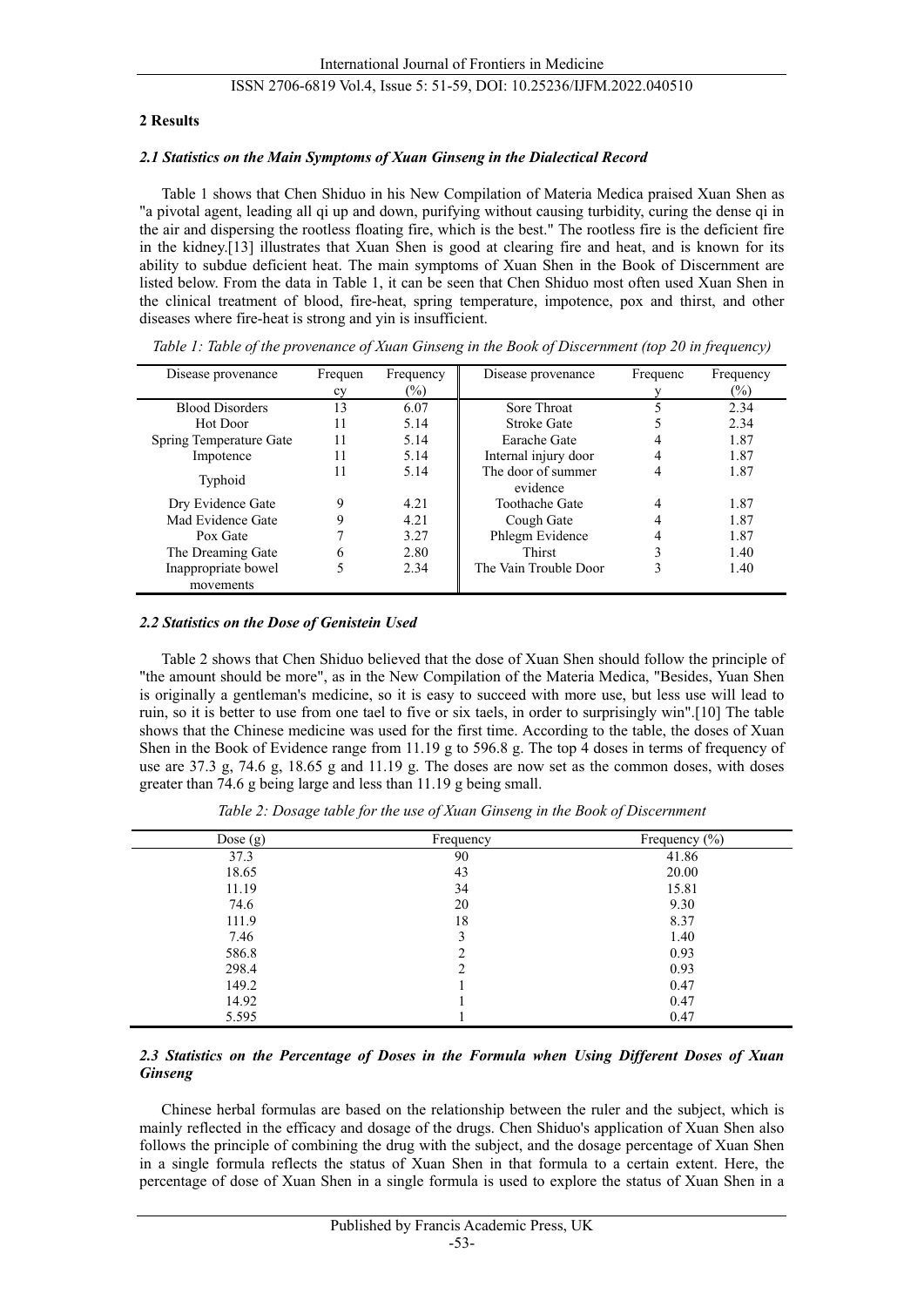formula.

Table 3 shows that the percentage of common doses of Xuan Shen used by Chen Shi ranged from 1% to 40% accounting for 84. 7%, with the highest percentage of Xuan Shen in Black Tiger Soup reaching 92.49% with a dosage of one catty, about 596.8 g. The lowest percentage of Xuan Shen in An Lung Soup was 1.41% with a dosage of five catties, about 18.65 g.

Figures 1 to 2 show that when genistein is used in large doses, the percentage of doses in the formula is mainly between 60% and 80%, which is a very high percentage. When the common dose of Radix et Rhizoma Ginseng was used, the percentage of prescription doses was mainly between 10% and 40%, which was a high percentage. When Xanthan Ginseng was used in small doses, the percentage of doses in the formula was mainly between 1% and 20%, which is low and not shown. In general, when the dose of Xuan Shen was high, the percentage of the prescription dose was higher; when the dose of Xuan Shen was small, the percentage of the prescription dose was lower, showing that there was a clear quantitative-effect relationship between the use of Xuan Shen by Chen Shiduo.

| Table 3: Percentage $(\%)$ of doses of genistein in individual prescriptions |  |  |
|------------------------------------------------------------------------------|--|--|
|                                                                              |  |  |

| Percentage band $(\% )$ | Frequency | Frequency $(\% )$ |
|-------------------------|-----------|-------------------|
| 0 to 20                 | 86        | 40.0              |
| $20$ to $40$            | 96        | 44.7              |
| $40 \text{ to } 60$     | 21        | 9.8               |
| 60 to 80                |           | 4.2               |
| 80 to 100               |           | 1.4               |

Note: Percentage of dose of Xanthan Ginseng in a single prescription = dose of Xanthan Ginseng used in a single prescription / total dose of a single prescription



# *Figure 1: Percentage (%) of common doses of genistein used in individual prescriptions*

Note: Percentage of dose of Xanthan Ginseng in a single prescription = dose of Xanthan Ginseng used in a single prescription / total dose of a single prescription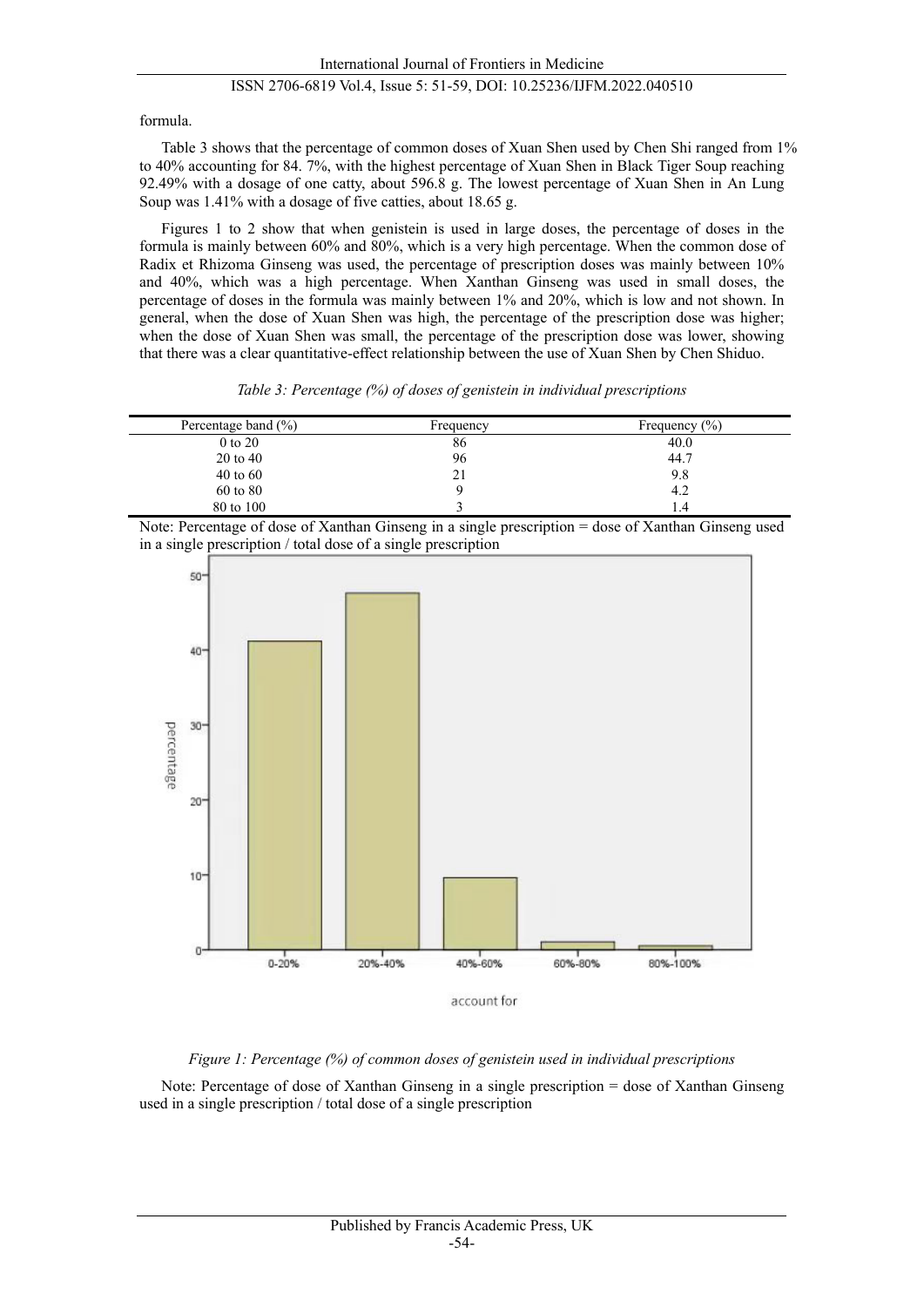



*Figure 2: Percentage (%) of high dose use of genistein in individual prescriptions*

Note: Percentage of dose of genistein in a single prescription = dose of genistein used in a single prescription / total dose of a single prescription

### *2.4 Genkoshen Compounding Statistics*

The 18 with a frequency of>10% are listed here. Since all the formulas in this study contain Xuan Shen, the drug frequency table and the Xuan Shen combination frequency table are consistent and are not listed separately. Table 4 shows that among the common combinations of Xuan Shen, there are 9 tonic herbs, 2 antiphlogistic herbs, 4 heat-clearing herbs, 1 astringent herb, 1 tranquilizer and 1 water-relieving herb. The most frequent drug used with Xuan Shen was Mai Dong, which was used 123 times, in 57.21% of all prescriptions using Xuan Shen. The top 10 drugs in terms of frequency were Mai Dong 123 times, Glycyrrhiza glabra 82 times, Radix Rehmanniae 65 times, Radix Rehmanniae 61 times, Poria 55 times, Ginseng 52 times, Radix Angelicae Sinensis 51 times, Smallpox Powder 69 times, Mudanpi 44 times and Paeonia lactiflora 34 times.

*Table 4: Comparison of Xuan Ginseng Compounding in the Book of Discernment (Frequency > 10%)*

| Medicine for                                  | Frequency | Frequency<br>$\frac{1}{2}$ | Medicine for                            | Frequency | Frequency $(\% )$ |
|-----------------------------------------------|-----------|----------------------------|-----------------------------------------|-----------|-------------------|
| Xanthopanax-Medlar                            | 123       | 57.21                      | Radix et Rhizoma<br>Ginseng-White Peony | 38        | 17.67             |
| Xanthopanax-Glycyrrhiza<br>glabra             | 82        | 38.14                      | Ginseng-Thornbush                       | 34        | 15.81             |
| Radix et Rhizoma Ginseng<br>-Radix Rehmanniae | 65        | 30.23                      | Xuan Ginseng-Chai Hu                    | 28        | 13.02             |
| Radix et Rhizoma<br>Ginseng-Raw Earth         | 61        | 28.37                      | Ginseng-Atractylodes<br>Macrocephala    | 26        | 12.09             |
| Ginseng-Poria                                 | 55        | 25.58                      | Ginseng-Schisandra                      | 25        | 11.63             |
| Ginseng-Ginseng                               | 52        | 24.19                      | Xanthopanax-Cornu Cervi<br>Pantotrichum | 23        | 10.70             |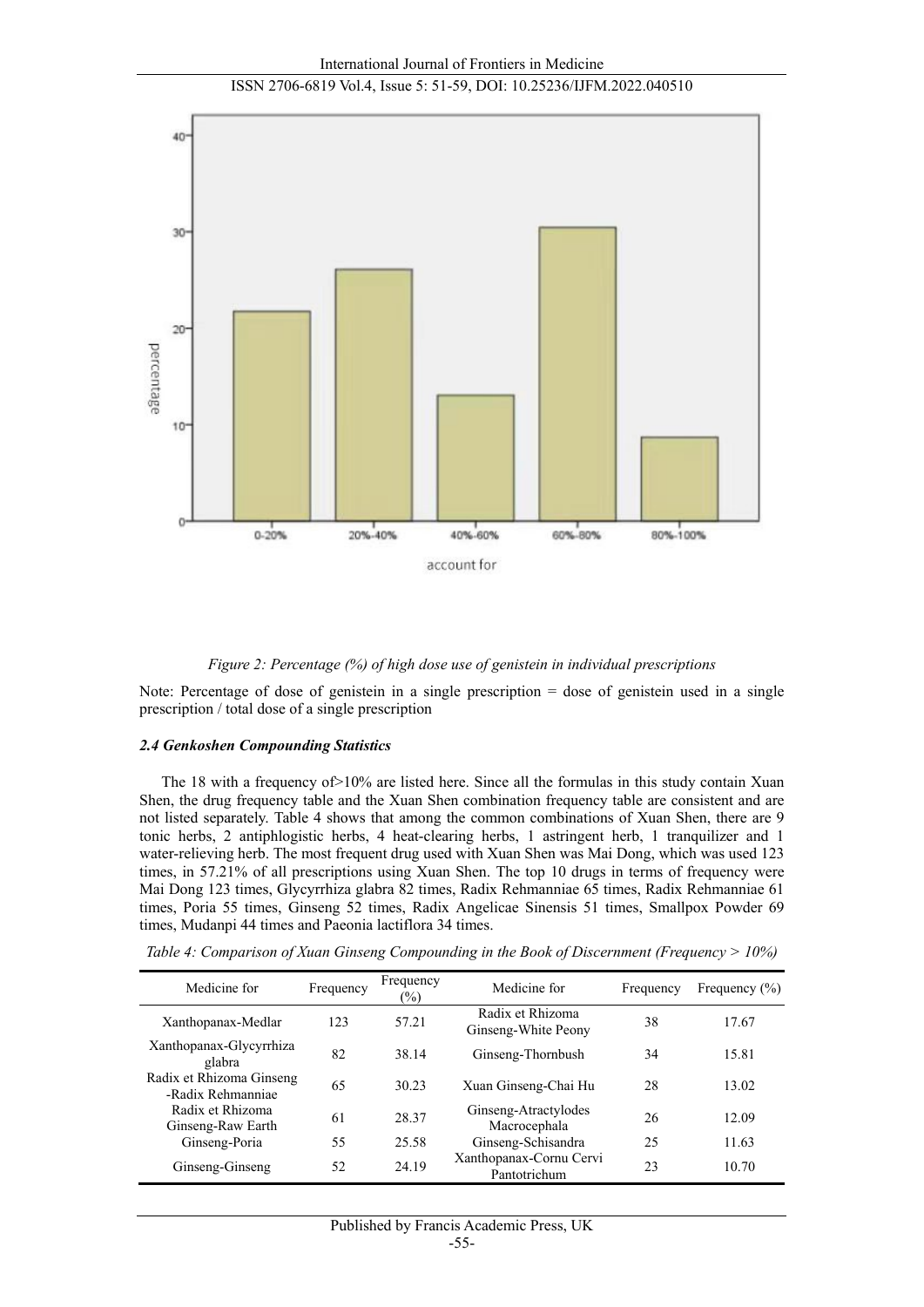| 1551 2700-0819 VOL4, ISSUE 3. 31-39, DOI: 10.23230/IJFINI.2022.040310 |    |       |                                |    |       |  |
|-----------------------------------------------------------------------|----|-------|--------------------------------|----|-------|--|
| Radix et Rhizoma Ginseng<br>-Angelicae Sinensis                       | 51 | 23.72 | Xanthopanax-Yam                | 22 | 10.23 |  |
| Xanthium Ginseng-Smallpox<br>Powder                                   | 49 | 22.79 | Xuan Shen-Fu Shen              | 22 | 10.23 |  |
| Xanthan Ginseng-Peony<br>Skin                                         | 44 | 20.47 | Xanthium Ginseng-Huang<br>Lian | 22 | 10.23 |  |

#### International Journal of Frontiers in Medicine ISSN 2706-6819 Vol.4, Issue 5: 51-59, DOI: 10.25236/IJFM.2022.040510

# **3 Discussion**

## *3.1 The Main Medical Conditions Treated By Chen Shiduo with Xuan Ginseng and Related Effects*

According to the "Record of Discernment", Chen often used Xuan Shen in clinical practice to treat surgical, internal, and five official diseases, covering a wide range of conditions, such as various surgical diseases such as haemorrhage, pox, rashes, and fire pox, external diseases such as typhoid, spring temperature, plague, and internal injuries such as insomnia, forgetfulness, dream loss, and consumption, and five official diseases such as swelling and pain in the ears, eyes, throat, and teeth. According to the main symptoms of Xuan Shen listed in Table 1, the top three are blood, fire and heat, spring temperature, impotence and other diseases caused by fire and heat in the blood and yin. It can be seen that Chen was good at clearing heat, cooling the blood and nourishing yin to subdue fire-heat, whether it was the depletion of fluids due to actual heat or the deficiency of yin due to deficiencies in biochemistry caused by deficiencies in the internal organs, Xuan Shen could be applied. The original text of the New Compilation of Materia Medica says that Xuan Shen: "Bitter, salty, slightly cold, non-toxic ...... enters the lung, kidney and stomach meridians. It strengthens yin and enhances essence, tonifies the kidneys and brightens the eyes.["\[10\]](#page-7-6) Xuan Ginseng is a salty, cold, nourishing and tonic product, which is relatively calm in nature and is also a clear tonic. The function of Xuan Shen lies in the words "clear and tonic". It is mainly used for clearing real heat and reducing deficiency heat, and for nourishing Yin and Blood; the dosage is also different, with a small dosage for clearing real heat and a larger dosage for nourishing Blood and Yin.

### *3.1.1 Clearing the Real Fire*

Xuan Shen is a calm product, slightly cold in nature, and its power to clear heat is weak, unlike that of Baicalin, Huang Lian and Gypsum, which are severe. It is true that bitter-cold medicines have the disadvantage of injuring the righteousness and are afraid of violating the precept of deficiency. Chen's view is that Xuan Shen, with its softness and strength, can not only help the bitter cold genus to clear heat, but also clear the lung and stomach, preventing the harm of Yin and stomach. For example, in the New Compilation of the Materia Medica, it is said that "after the gypsum, the ginseng should be renewed with the genetic ginseng, then the Yang fire will be pacified, and the Yin fire will grow, so there is no fear of losing Yang. In terms of dosage, it does not overwhelm the main medicine. For example, in the "Dialectical Record - Sore Throat and Swollen Throa[t\[8\]](#page-7-3) In the case of a person with a sore throat caused by an unclean diet, alcohol consumption, or overworking the heart, Xie Yan Tang (Huang Lian, Glycyrrhiza glabra, Scutellaria baicalensis, Mai Dong, Tian Dong, Sheng Di, Xuan Shen, Aster, Smallpox Powder, Gypsum, Bamboo Leaves, Chen Pi) was used to treat the swelling and pain in the throat caused by the fire in the stomach and the fire in the heart disturbing the lungs.

### *3.1.2 Cooling the Blood*

In addition, Xuan Shen is good at going through the Yin Branch and entering the Blood Branch, and can clear the heat of the Blood Branch. In the Dialectical Record, Xuan Shen is frequently used in the Blood-Heat and Bleeding Diseases, such as Blood Disorders, Fire Dan and Haemoptysis, and it accounts for the highest proportion in the Blood Disorders, reflecting its effectiveness in cooling the Blood and stopping bleeding. There are two characteristics of Xuan Shen in cooling the blood: firstly, it cools the blood without leaving stasis. Unlike the genus Shu Di, which is guarded but does not go away, Chen makes it clear in his book that Xuan Shen is a pivotal agent, and therefore has the characteristics of dispersal and circulation. In the treatment of nodules and lumps caused by blood-heat, he used Xuan Shen to cool the Blood and disperse the nodules, which was very effective. For example, in The Book of Dialectical Evidence - Fire Dan Gat[e\[8\]](#page-7-3) The amount of Xuan Shen is three coins, which helps to cool the Blood with Sheng Di and Dan Pi, and to disperse the Blood with Niubizi and Red Peony. Secondly, cooling the Blood and tonifying it at the same time. Radix et Rhizoma Ginseng is a Yin tonic, and is also a blood tonic. Therefore, in the case of prolonged vomiting of blood or bleeding in the faeces, Chen's view of stopping the bleeding and at the same time tonifying the Blood was clear, and a large amount of Xuan Shen was combined with Sheng Di, Mai Dong, Bai Shao and Angelica to cool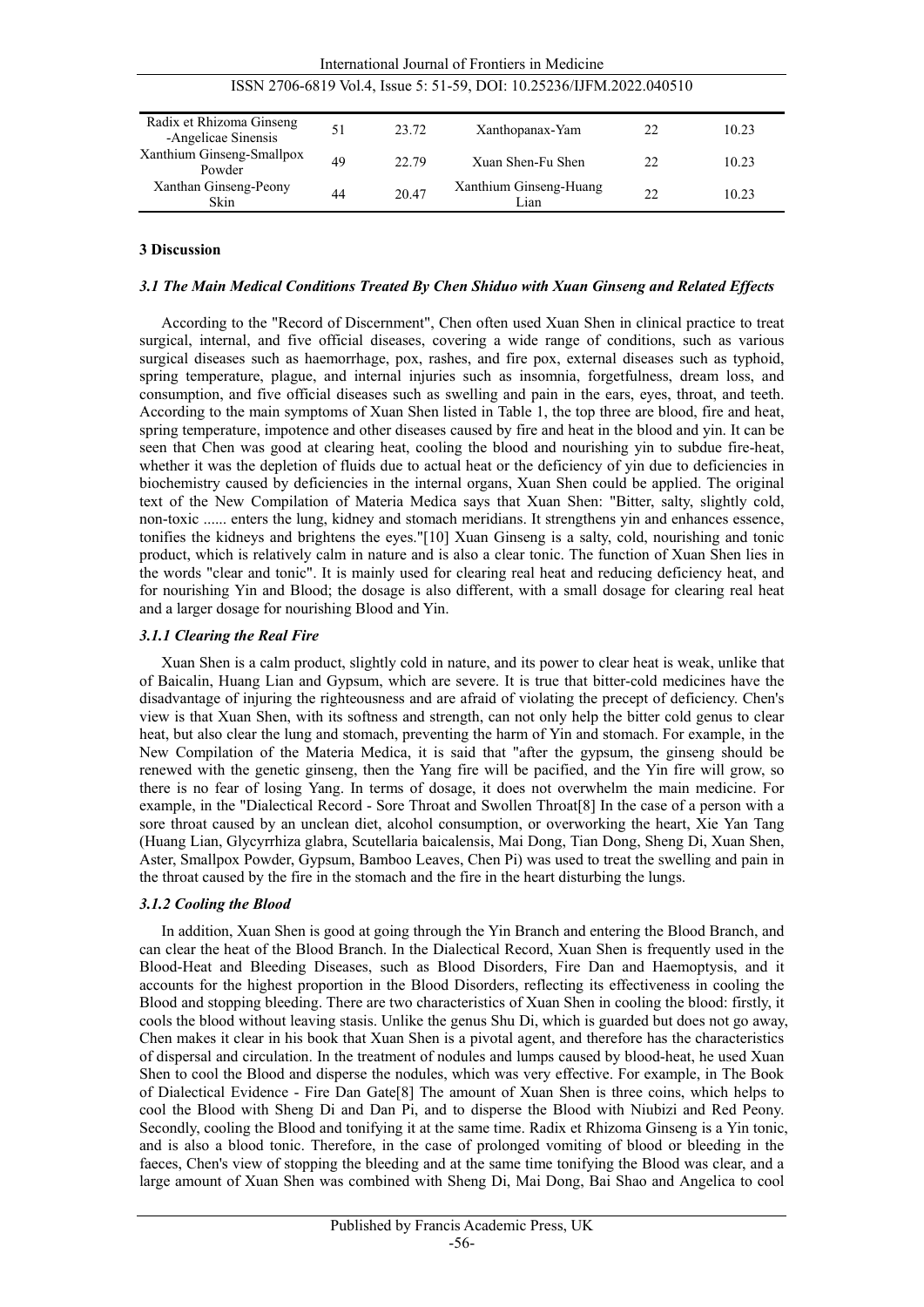the Blood and tonify it. For example, in The Book of Dialectical Evidence - Blood Evidenc[e\[8\]](#page-7-3) It is recorded that people with bleeding from the nose, which does not stop after years and months, are treated with stopping epistaxis soup (Sheng Di, Mai Dong and Xuan Shen), which uses Xuan Shen as the ruler, with a dosage of two taels, and the products of Sheng Di and Mai Dong to cool the blood and stop the bleeding, but also to nourish the blood which is greatly injured. Si Miao Yong An Tang is a clinically useful formula for the treatment of peripheral vascular lesions[.\[14\]](#page-8-0) This formula is used to treat peripheral vascular lesions. Studies have shown that in Si Miao Yong An Tang, Xuan Shen plays its role in clearing heat, cooling the Blood, tonifying the Blood and clearing blood stasis, together with the other three herbs, it plays a multifaceted role in treating vascular diseases such as antibacterial and anti-inflammatory, antioxidant, lipid-lowering, protecting blood vessels and preventing plaque detachment[.\[15\]](#page-8-1) It is also used to treat vascular diseases.

# *3.1.2 Nourishing the Yin of the Kidney and Reducing Its Deficiency Fire*

The main reason for the use of Xuan Ginseng in the treatment of inflammation caused by deficiency fire is its effect of nourishing kidney yin. Although the manifestation of deficiency fire is mostly heat, the root cause is deficiency of kidney yin, with deficiency as the cause. Evidence of deficiency fire is manifested by redness, swelling, heat and pain, but the heat and pain are not prominent, the mouth is not very thirsty, the tongue is red with little fluid or little moss, and the heat does not show, and there is no sign of great sweating. Chen Shiduo's treatment of fire is based on the principle that water rises and fire falls[.\[16\]](#page-8-2) Kidney water is the true water, which is the root of the body and can help the fluids of the organs. Therefore, to fill the true yin water is to restrain the yin fire from going up to the clan, and also to save the organs from tissue injury. Xuan Shen is slightly cold, clear and tonic at the same time, guard and go, is the ruling medicine of the kidney, especially good at nourishing the kidney to strengthen water and clear the deficiency fire in the kidney. The most popular treatments for deficiency fire are found in the Book of Discernment. Chen advocates the view that "a slightly cold taste is appropriate for deficiency fire to induce it to return to the path of astringency", and uses large doses of Xuan Shen to strengthen the main body of water to eliminate Yin fir[e.\[8\]](#page-7-3) The formula uses one catty each of Shu Di and Xuan Shen, together with Sang Ye, Bai Shao, Mai Dong and Sha Shen, which Chen said "tonifies Yin without the risk of floating". Professor Wang Yu[e\[17\]](#page-8-3) The formula uses Xuan Shen as the ruling herb, which is bitter, salty and cold in nature, to clear heat, nourish Yin and generate fluid, and to energize kidney water to nourish lung fluid, which is similar to Chen Shi's method.

# *3.2 Chen Shiduo's use of Xuan Ginseng in Dosage and Application of Combinations*

# *3.2.1 Common Dosage of Genistein*

The average dose of xuan ginseng used in The Book of Discernment is about 46.63 g, which is a large dose; the top 4 doses in terms of frequency of use are 37.3 g  $(90)$ , 74.6 g  $(43)$ , 18.65 g  $(34)$  and 11.19 g (20), which account for 86.97% of the total frequency of use, indicating that Chen Shiduo's common doses of xuan ginseng range from 11.19 g to 74.6 g. When the common doses of xuan ginseng are used, they account for a high percentage of the doses between 20% and 40%. When xuan ginseng was used in common doses, it accounted for a high percentage of the doses in the range of 20% to 40%, which reflects Chen Shiduo's view that "it is advisable to have more than one dose of yuan ginseng to nourish the body[".\[10\]](#page-7-6) All of these reflect the view of Chen Shiduo that "when genkoshen is nourishing, more is better".

# *3.2.2 High doses of Genistein*

The large doses of Xuan Shen used by Chen Shiduo ranged from 111. 9 to 596. 8 g, a wide range. When Xuan Shen was used in large doses, the percentage of the formula dose was mainly between 40% and 80%, a very high proportion. It is salty and slightly cold in nature, and is mainly used in the kidney meridian to nourish kidney water and nourish stomach yin, which is good for treating the evidence of kidney and stomach yin deficiency. The kidney fire is also a yin fire[.\[10\]](#page-7-6) "Large doses of Xuan Shen can be effective in sinking the disease. The dosage of Xuan Shen in such formulas as Qing Hai Wan, Zhen Yang Tang, Hei Hu Tang and Xuan Shen Sheng Ma Tang all amounted to half a catty.

# *3.2.3 Small doses of Genistein*

The small doses of Xuan Shen used by Chen Shiduo were 5.595g and 7.46g. When Xuan Shen was used in small doses, the percentage of doses in the formula was mainly between 10% and 20%, which was a low percentage, and this was more often reflected in the treatment of actual heat. According to Chen, "to treat Yang fire, a small amount is appropriate". Therefore, under the guidance of a holistic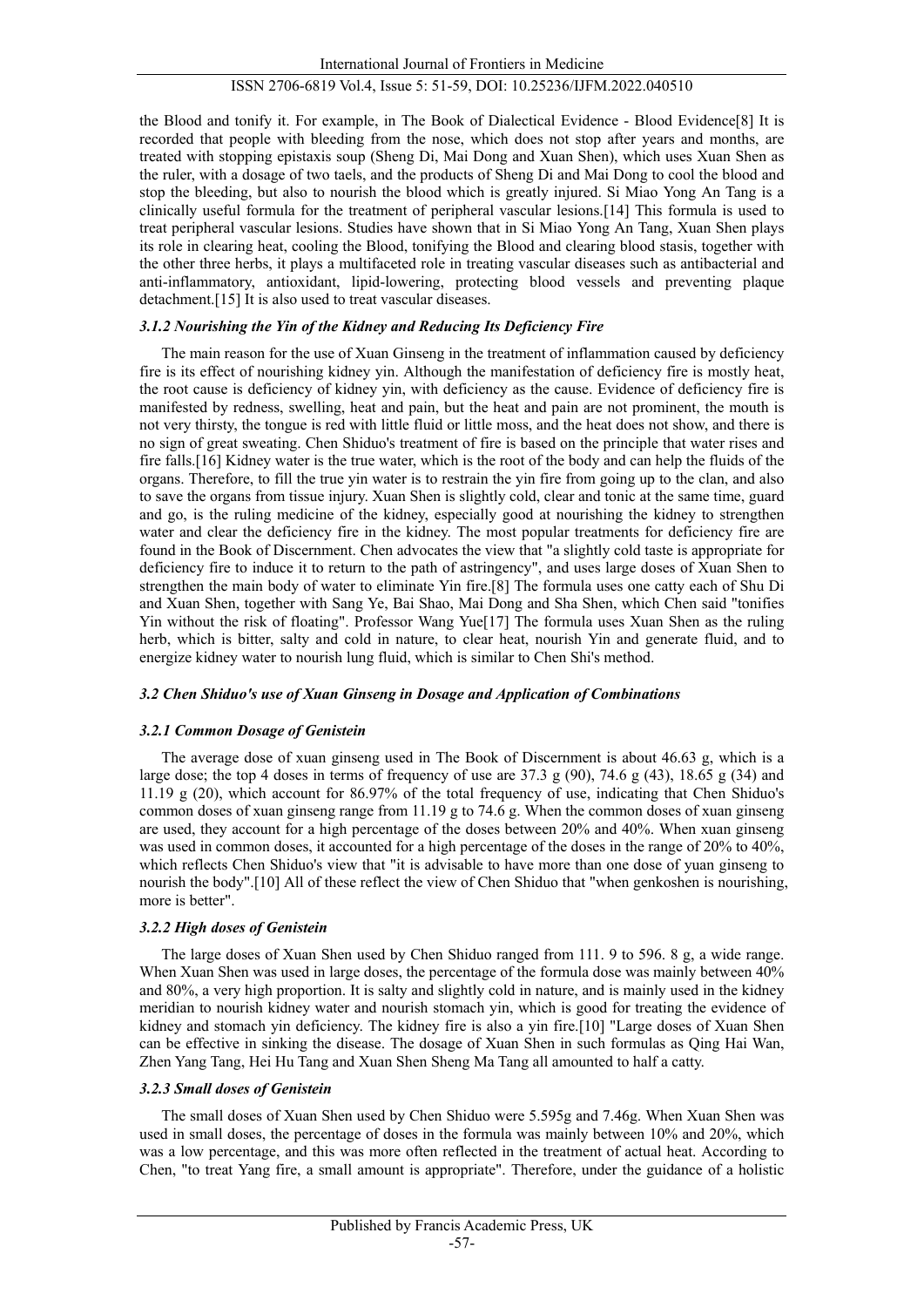view, the combination of heat-clearing and yin-nourishing herbs can achieve the effect of a small amount with specific power.

# *3.3 The Combination of Genistein*

According to Table 4, the common combinations of Xuan Shen are Mai Dong and Di Huang. The dosage of Xuan Shen and the three is mostly in the ratio of 1:1, indicating that the dosage of Xuan Shen in the same formula is the same as the dosage of the other, and the dosage is larger. In terms of efficacy, all three are aimed at clearing heat and nourishing yin, which also indicates Chen's tendency to clear the tonic, and to use diarrhoea as a tonic to clear yin fire. Wu Jutong's Zengliang Tang is based on his experience in using the medicine, using Xuan Shen, Sheng Di and Mai Dong in a ratio of 1:1:1 to increase the liquid and move the boat, clearing and moistening the fire.[18] Chen Shiduo's experience in the application of Xuan Ginseng Chen Shiduo's experience in the application of Xuan Ginseng provides a reference for modern clinical application. For example, Zhang Qi[19] He believes that Ig A nephropathy is based on the deficiency of liver and kidney yin, with evil heat and stagnation of toxins as the symptoms, so he uses Xuan Shen with Sheng Di Huang and Mai Dong to treat Ig A nephropathy haematuria. Huang Huan[g\[20\]](#page-8-4) Huang Huang often uses Xuan Shen with Mai Dong to treat diabetes mellitus with heat and yin damage with good results.

In conclusion, Chen Shiduo makes good use of Xuan Shen to clear the fire, treating both the deficiency and the reality, with the effect of positive and positive. From the point of view of dosage and combination, it is worth studying and learning from, as it does not fall into the usual pattern and has frequent variations.

# **Ack**now**legement**

Shaanxi Province 2020 Key Research and Development Program Project (2020SF-351).

### **References**

<span id="page-7-0"></span>*[1] Nanjing University of Traditional Chinese Medicine. Dictionary of Chinese Medicine. Second Edition. Shanghai: Shanghai Science and Technology Press, 2013.1060.*

*[2] Ma Lizheng, Wang Yihan, Zhao Jiachen, Jin Yan, Zhan Zhilai. Materia medica examination of Xuan Ginseng in Classical Prescriptions. Chinese Journal of Experimental Formulary: 1-18 [2021-05-11]. https://doi.org/10.13422/j.cnki.syfjx.20211452.*

<span id="page-7-1"></span>*[3] National Pharmacopoeia Committee. Pharmacopoeia of the People's Republic of China: A. Beijing: China Medical Science and Technology Press, 2020:121.*

*[4] Ren D, Shen ZY, Qin LP, Zhu B. Pharmacology, phytochemistry, and traditional uses of Scrophularia ningpoensis Hemsl. J Ethnopharmacol. 2021 Apr 6; 269: 113688. doi: 10.1016/j. jep.2020.113688. Epub 2020 Dec 16. PMID: 33338592.*

*[5] Wang J, Huang L, Ren Q, Wang Y, Zhou L, Fu Y, Sai C, Pella SS, Guo Y, Gao LN.Polysaccharides of <i>Scrophularia ningpoensis</i> Hemsl: Extraction, Antioxidant, and Anti-Inflammatory Evaluation. Evid Based Complement Alternat Med. 2020 Dec 15; 2020:8899762. doi: 10.1155/2020/ 8899762. PMID: 33381217; PMCID: PMC7755497.*

*[6] LI Lingxi, CHEN Dilu, ZHOU Xiaojiang. Research progress on chemical composition and pharmacological activity of Xuan Ginseng and its quality markers analysis and prediction. Chinese Patent Medicine, 2020,42(09):2417-2426.*

<span id="page-7-2"></span>*[7] YE Jiayi, GONG Hengpei, WANG Lingfeng, HUANG Zhen, QIU Fengmei, ZHONG Xiaoming. Modulation of endoplasmic reticulum calcium homeostasis in an oxygen glucose deprivation reperfusion cell model by genistein cyclic enetylether terpene glycosides. Journal of Zhejiang University (Medical Edition),2020, 49(06):705-713.*

<span id="page-7-3"></span>*[8] Qing - Chen Shiduo. The Book of Discernment. Beijing:China Chinese Medicine Press,2018.*

<span id="page-7-5"></span><span id="page-7-4"></span>*[9] Li Jinyuan. Chen Shiduo's academic thought. Tianjin TCM, 1986(02):44-47.*

<span id="page-7-6"></span>*[10] Qing - Chen Shiduo. New compilation of the materia medica . Beijing:China Chinese Medicine Publishing House,2019.*

<span id="page-7-7"></span>*[11] Zhong Gansheng, Chinese herbal medicine. Ninth edition. Beijing: China Chinese Medicine Press, 2015.*

<span id="page-7-8"></span>*[12] Zhang Zhiguo, Yang Lei, DENG Guiming, Ouyang Lin, HUANG Yong, CHEN Wenming, WU Ping. A study on the metrics of Chinese medicine through the ages. Liaoning Journal of Traditional*